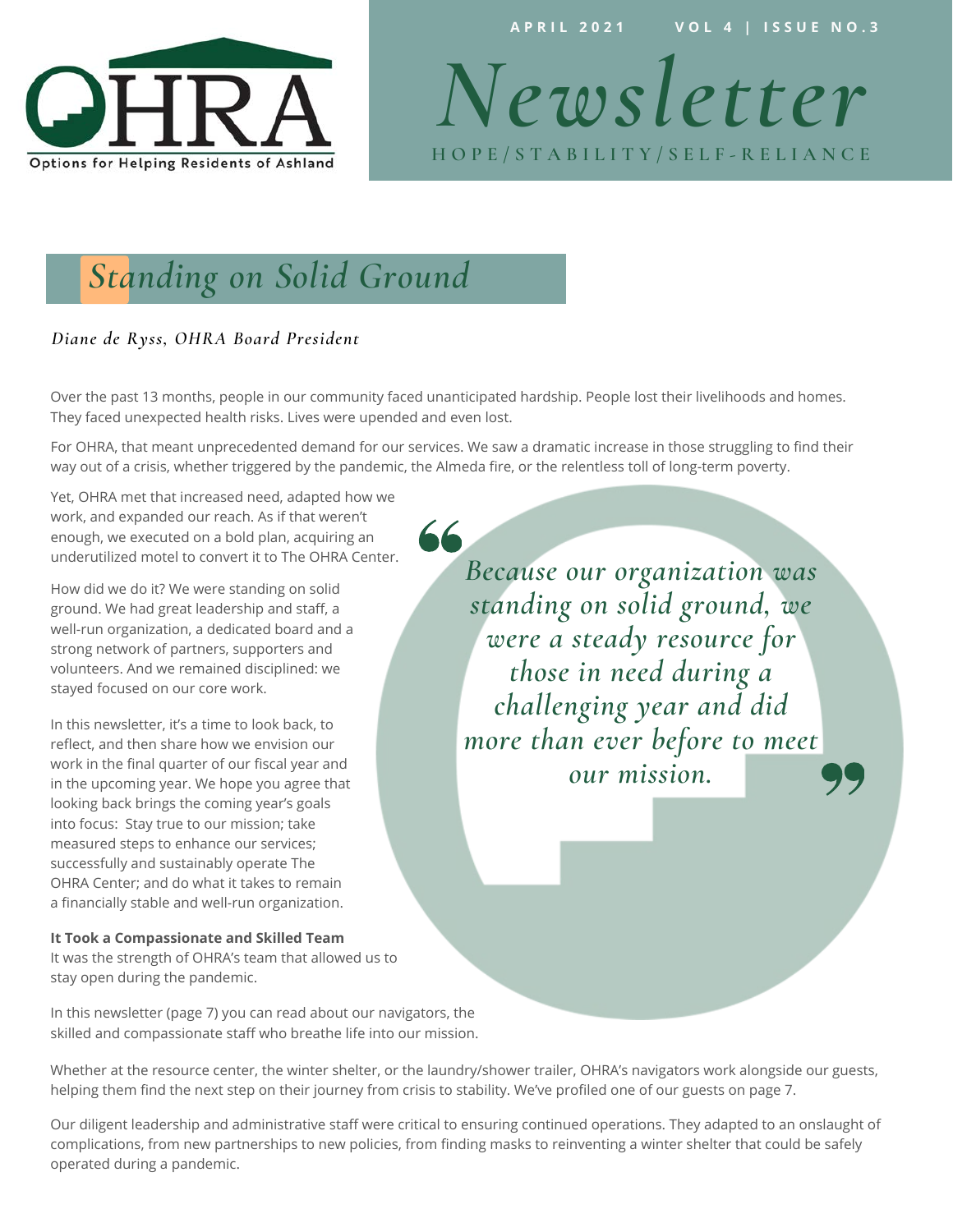### *Solid Ground, con't*

#### **It Took Organizational Capacity**

While a great team is necessary for an organization to meet unforeseen challenges, it is also not enough. Over the past 12 months, OHRA demonstrated that the unglamorous nuts and bolts of running an organization is an essential investment. In the nonprofit sector, that is called organizational capacity, a bit of jargon that refers to good management, sound operations, a strong board, a committed community and stable finances.

OHRA had those elements in place as we entered 2020. As a result, we were a steady resource for those in need during a challenging year and we did more than ever before to meet our mission.

#### **Two Examples Illustrate What OHRA Could Accomplish Because of its Capacity**

Since March 2020, the number of people we served mushroomed from 25 per day to 70 to 90 per day, including those struggling with the pandemic's economic downturn and those displaced by the fire. We met that demand by adapting how we work and training new staff.

In August, 2020, Jackson County ACCESS asked us to be their partner in the south end of the Rogue Valley to distribute federal COVID-19 Rent Relief Program (CVRRP) funds to people facing possible eviction. Through that program, OHRA worked with over 250 families and individuals and distributed over \$1 million in rent and rapid rehousing dollars, providing critical assistance to COVID-impacted tenants and economic stability to landlords, and at times allowing us to temporarily house guests in local hotels which welcomed the business. See page 9 for more about OHRA's results.

#### **It Took Strong Partnerships**

A great team and organizational capacity are still not enough. It also takes an extensive network of effective partners. That collaboration is essential because of the wide range of individuals who come to OHRA for help (seniors, families, single adults, single parents, Spanish speaking) and the range of issues that affect them (missing benefits, lack of health care, job searches, eviction risk, homelessness).

No one organization and no one agency does it all. For example, Peace House and our faith-based communities provide meal service for our shelter guests. Navigators help guests plug into Oregon Health Plan to secure benefits. We rely on Maslow to aid youth and families, and St. Vincent de Paul to provide financial assistance for essential items for our guests. See the inset box for a sample of other valued partners, including those organizations that provide funding necessary for OHRA's stability and ability to serve.

#### **We Seized Opportunities That Mattered to Our Mission**

Despite the heightened need during a very tough year, OHRA had the capacity and confidence to pursue opportunities that mattered to our mission.



*Here is a sampling of organizations OHRA works with regularly, including other service providers and funding partners.*

- **ACCESS**
- **St. Vincent de Paul Society**
- **Rogue Community Health**
- **La Clinica**
- **Oregon Department of Veterans Affairs**
- **City of Ashland**
- **Ashland Police Department**
- **Jackson County Continuum of Care**
- **Maslow Project**
- **The MJ Murdock Charitable Trust**
- **Oregon Community Foundation**

Our most ambitious step was purchasing an underutilized motel so we could convert it into The OHRA Center. We investigated numerous properties and, thanks to a grant through Oregon's Project Turnkey, we made a competitive offer on our first choice. After extensive due diligence confirmed we had a good building, we closed In February. You can read about our plans for opening and operating The OHRA Center on page 6.

In 2020, OHRA also expanded our service area. While we continue to focus on Ashland and Talent, funders have asked to provide services to residents throughout the Rogue Valley, for example distributing CVRRP funds to help those at risk of eviction. In addition, our geographic reach broadened as folks displaced from fires from Talent and Phoenix came to OHRA for help.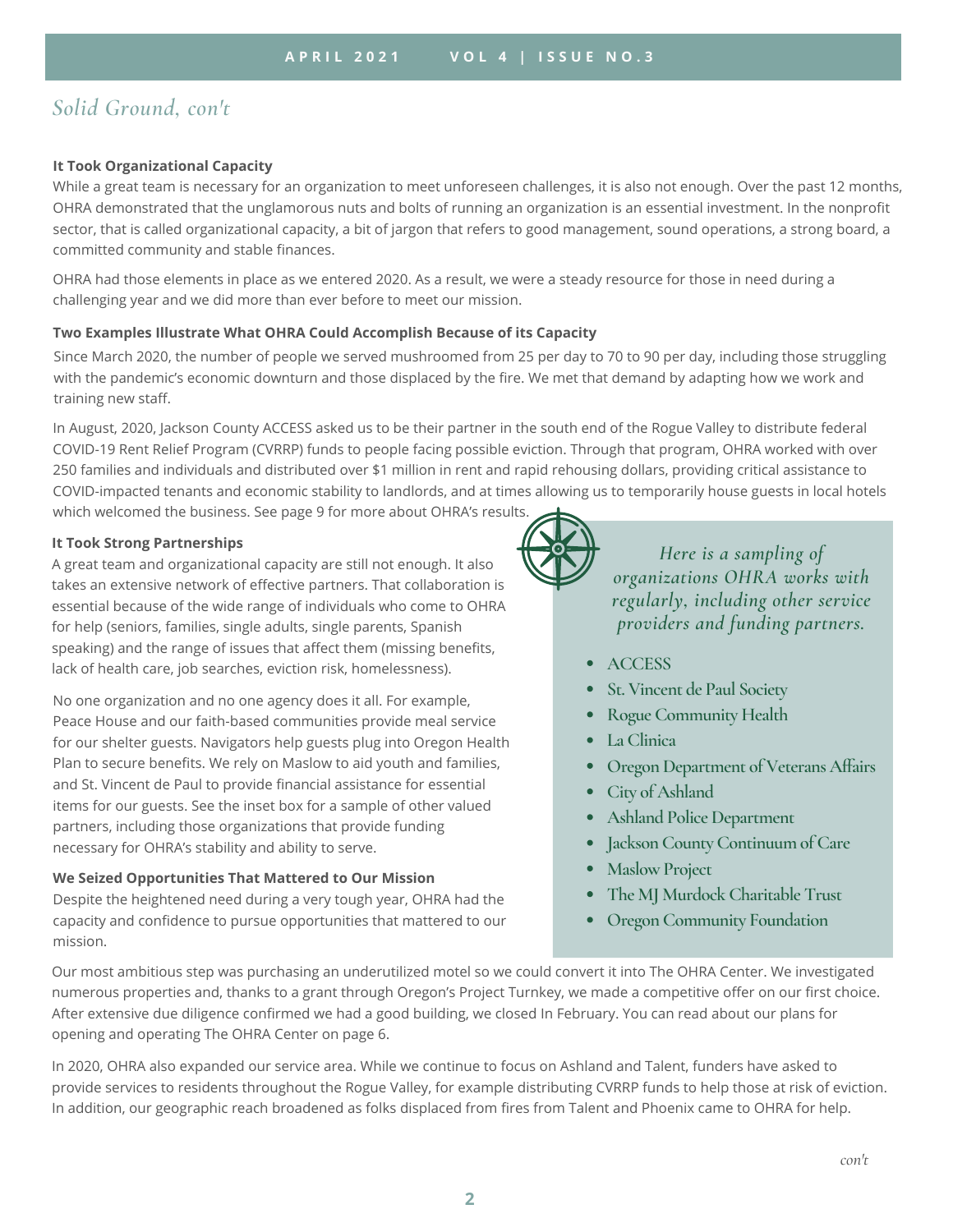### *Solid Ground, con't*

We also began to engage with more of the communities in our valley. OHRA now has bilingual (English-Spanish) staff, is building alliances with organizations that focus on serving diverse communities, and is diversifying its board to bring a richer and more inclusive perspective to our discussions.

#### **Looking Forward**

As we turn our attention to this final quarter of our fiscal year and look ahead to the following 12 months, we owe it to our guests, supporters, partners and our community, to remain focused.

It is not the sexiest call to action, but it is the right time to ensure our organization continues to stand on solid ground. As a financially stable and well-run organization dedicated to its core work, we can best help our guests as they continue to confront the lingering challenges brought on by the crises of 2020 and the destabilizing effects of longterm poverty.

So, we will **continue our core navigation** services, working alongside guests to help them navigate their way out of crisis and toward stability.

*As a financially stable and well-run organization dedicated to its core work, we can help our guests as they continue to confront the lingering challenges brought on by the crises of 2020 and the effects of long-term poverty.*

Instead of expanding into new realms, we will **enhance our services** by making full use of The OHRA Center, which will house both our resource center and shelter. With the OHRA Center, we will serve more people with greater impact. We will offer space to partner agencies to work directly with guests. We will operate the shelter year-round, rather than just in winter, and offer shelter guests better access to navigation services improving their ability to find permanent homes. We will continue to improve our outreach to all of the diverse communities in our valley, especially the Latinx community. And we are looking forward to increasing follow-up case management for guests who have reached stability.

We will **build our capacity**—our financial and organizational foundation—so we sustainably operate our new building, continue to provide strong management support for our hard-working staff, and most importantly, offer reliable and skilled assistance to people in need.

During this time, the board and staff are excited about our recent announcement of a leadership transition. Senior Director of Programs & Services Cass Sinclair will step into the executive director role in May. Cass has the right combination of operational and management experience to take OHRA's reins. We are delighted that current Executive Director Michelle Arellano will stay with OHRA while she pursues her passion for ministry. Michelle will become our development director, leveraging her considerable skills in cultivating partnerships and growing a strong funding base. See page 4 to read about this upcoming transition.

In closing, it must be said that OHRA's Board, our staff and our guests remain grateful to you. You receive this newsletter because you have supported OHRA through a financial donation, by volunteering your time and skills, by working with us in a partner organization, or by providing pro bono, discounted, or priority access to goods or services. We know OHRA is successful because of the remarkable support of this community. You are a critical part of that.

With gratitude,

Diane de Ryss, OHRA Board President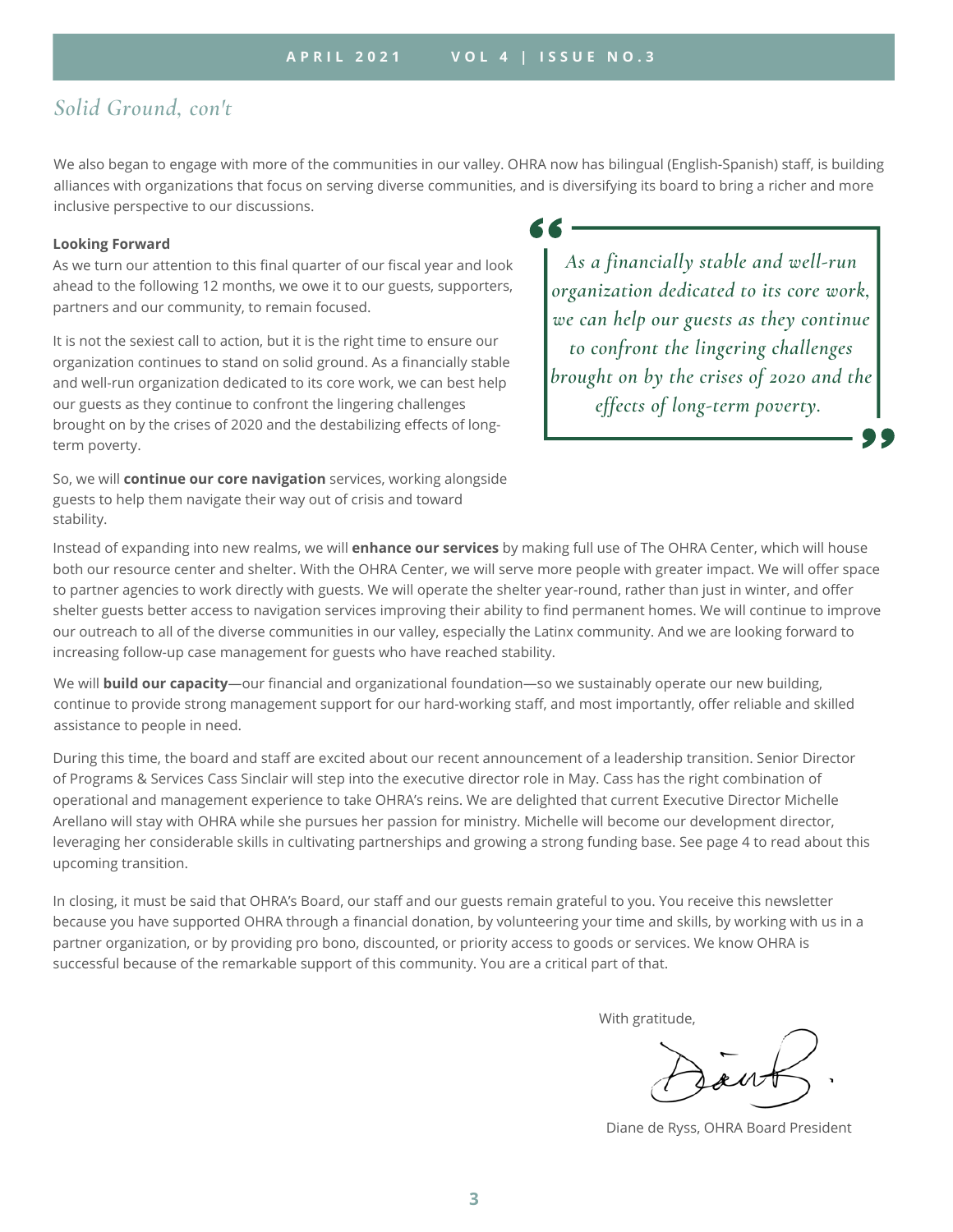# *Special Announcement*

#### *Sinclair to Become Executive Director, Arellano Moves to Development Director*

The position of executive director, currently held by Michelle Arellano, is transitioning to Cass Sinclair, currently senior director of programs and services, as recently announced in a news release. The change is occurring over the next month, as Michelle, recently ordained as a minister at the Center for Spiritual Living, gradually reduces her role at OHRA to focus on her ministry.

"I feel incredibly grateful to work with such an amazing organization. Cass's promotion is well deserved. With her leadership, OHRA will continue to do great work in the community serving those most in need," said Michelle. "Cass is the ideal person to oversee our move into The OHRA Center. As the senior director of programs and services, she is uniquely equipped to lead the operational move."

Michelle and Cass are currently working side-by-side with Cass assuming the executive director post on May 1. Michelle's role will shift to that of development director, a part-time position that will allow OHRA to benefit from her fund-raising expertise, while giving Michelle time for her ministry.

"I've seen a lot of leadership transitions in my career, and this one is notable because of its stability," said OHRA Board of Directors President Diane de Ryss. "Even beyond May, Michelle will stay involved with OHRA working on outreach and development. With this level of engagement, OHRA won't miss a beat."

Diane continued, "We are very fortunate to have Cass already in a leadership role, and ready to assume the role of ED. Michelle has been a terrific leader to OHRA, guiding us through a period of rapid growth, the acquisition of our own building and managing OHRA through the pandemic with all the complications that entails."

Michelle joined OHRA in April 2019 after a long leadership career with the Boys and Girls Clubs of America. Cass joined the organization in fall of the same year as director of the winter shelter program and in 2020 became senior director of programs and services with responsibility for the resource center and the laundry/shower trailer in addition to



*Cass Sinclair, OHRA's new Executive Director*

the winter shelter. She was previously community outreach educator and syringe exchange program coordinator at Jackson County Public Health Department. Prior to that, she held positions at the American Cancer Society and AstraZeneca **Pharmaceutical** 

"To me there is nothing more important than working with vulnerable members of our community to help them find a path from crisis to stability. I love this work and am honored to be selected as OHRA's new leader. We are all grateful that Michelle will continue to work with OHRA and I am looking forward to continuing to work closely with her," Cass said.

Cass officially takes the reins May 1, 2021.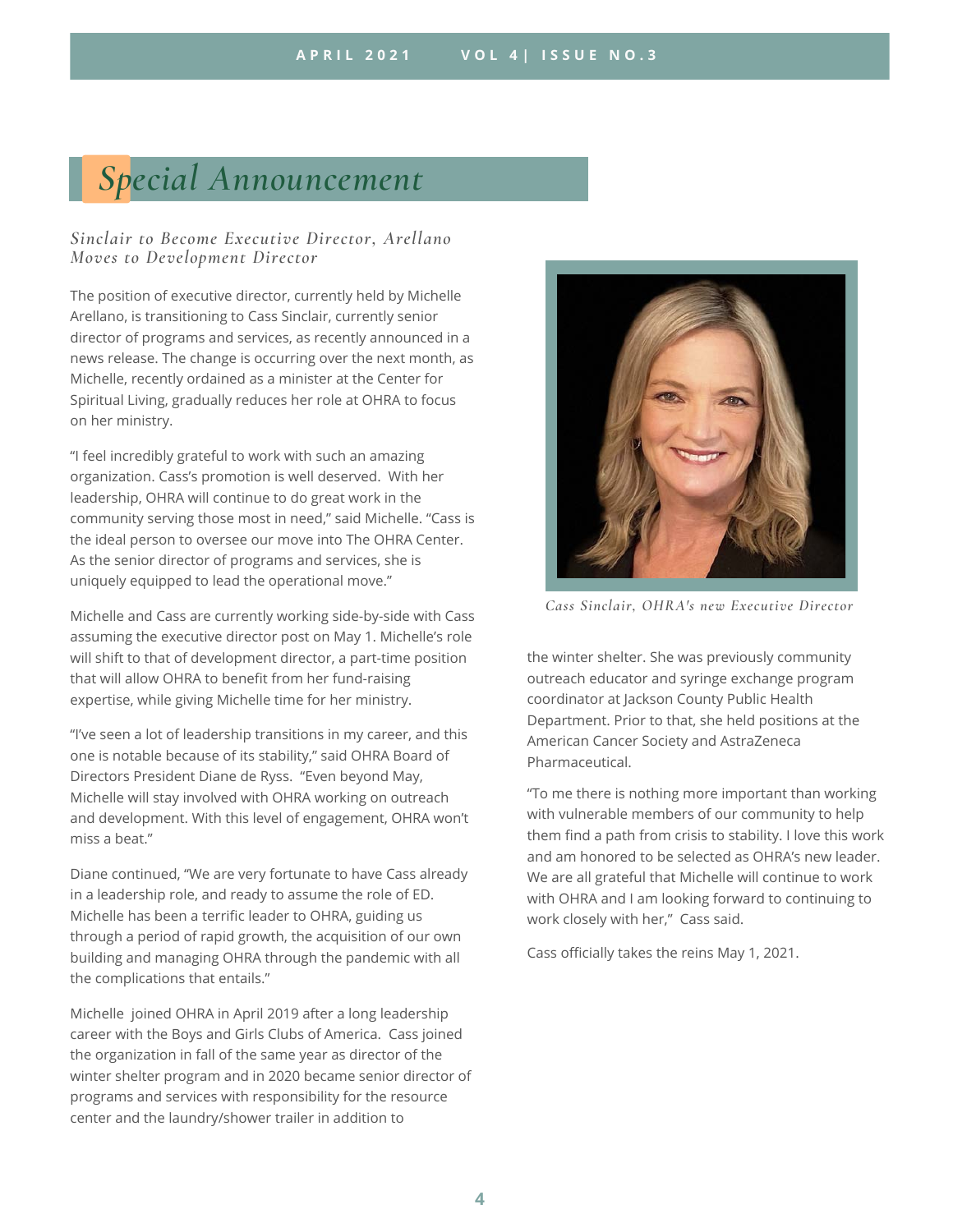# *Project Turnkey Opens Door for New OHRA Center*

The \$4.2 million grant that funded OHRA's purchase of a former motel as its new home is powering OHRA's plan to step up services for the most vulnerable.

Having a year-round shelter and our resource center in a single location will give our guests greater access to our navigators and as a result, we will be providing more support to guests on their journey from crisis to stability. The ability to own our own facility and to co-locate our center and shelter there is huge! It removes the financial drain of mortgage debt and rent as



well as the emotional and energy drain of finding a new facility each shelter season. "We are so grateful to Project Turnkey and the Oregon Community Foundation**,**" said Diane de Ryss, OHRA board president. "We are also supremely honored to be the first nonprofit in the state to receive a Project Turnkey grant."

The grant was created by the Oregon Legislature's allocation of a total of \$65 million in Project Turnkey funding for the purpose of acquiring financially distressed motels/hotels for use as noncongregant shelter for people experiencing homelessness or at risk of homelessness in the wake of COVID and wildfires. Oregon Community Foundation administers Turnkey funds through an application and selection process with guidance from an Advisory Committee of state, local and community stakeholders.

A key supporter of the Project Turnkey legislation was Oregon State Representative Pam Marsh, a former Ashland city council member, who represents District 5/Southern Jackson County.

"The opportunity to acquire a Project Turnkey facility is a game changer for our work with homeless individuals and families, including those displaced by the September 2020 wildfire," said Marsh. "For far too long our shelter providers have had to scramble to find a place for people to come in from the cold. Now we have a permanent location in the community that will serve as a base to help individuals regain their footing."

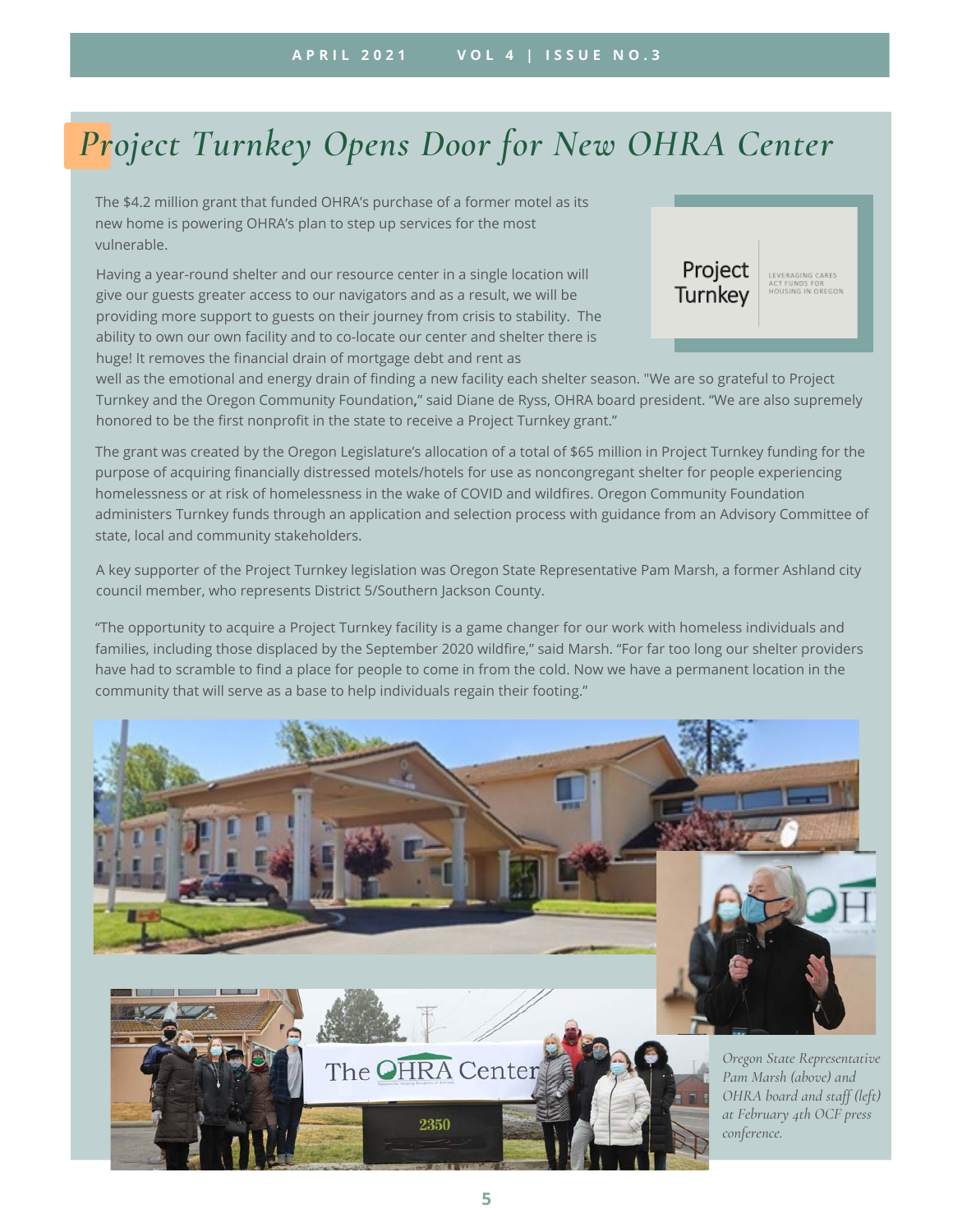### *OHRA is on the Move!*

Guests began moving into the new OHRA Center on April 1, thanks to a huge amount of detailed preparation and planning on the part of Senior Director of Programs and Services Cass Sinclair and her staff. Acquisition of the former motel that is being converted to The OHRA Center, will house both OHRA's shelter and resource center, and was funded by a \$4.2 million Project Turnkey grant.



"It's been a busy time," says Cass. Over the past month OHRA has been developing and checking all shelter operational procedures, safety and security protocols, hiring staff and training for the new facility. In addition, Cass and her team have evaluated the vulnerability of potential guests, including those who were in the winter shelter, using a confidential assessment tool, developed by HUD. "Our goal is to make sure the highest risk guests get rooms at the Center," Cass explains.

The shelter portion of The OHRA Center is expected to be full by mid-May. The total number accommodated will likely range from 50-70, depending on how many rooms will have double occupancy. The resource center staff is not expected to move into the Center until late summer because remodeling is required to build offices. Offices eventually are also planned for partner agencies.

"Our goal is to have as many resources as possible on site to support guests in developing the skills to eventually have their own homes," Cass explains. "The OHRA Center offers temporary shelter. It is not transitional or permanent housing. Our navigators and partners will be working side-by-side with guests to help them move on to a new chapter in their lives."

Much of the focus in recent weeks has been on shelter operating procedures. The guest agreement covers everything from safety and health protocols (social distancing, twice daily temperature checks and hand washing) to entrance times (guests may only enter between 7 am and 10 pm daily) to pet regulations and grievance resolution. No congregating or loitering outside the building is allowed. Cameras are in the lobby and on the grounds for staff and guest safety. OHRA has contracted for packaged meals (breakfast and dinner) to be delivered daily.

Until offices are built enabling all navigators to work at the shelter, one navigator will be working on site in a temporary office 9 am to 5 pm, five days a week. Every day, at all times – 24 hours a day – a minimum of three OHRA staffers will be on site to ensure smooth operations. "We have plenty of experience from operating the winter shelter so a number of seasoned shelter staff members will be in the rotation," Cass said.

"Our highest priority is a safe facility that benefits our guests and the entire community."

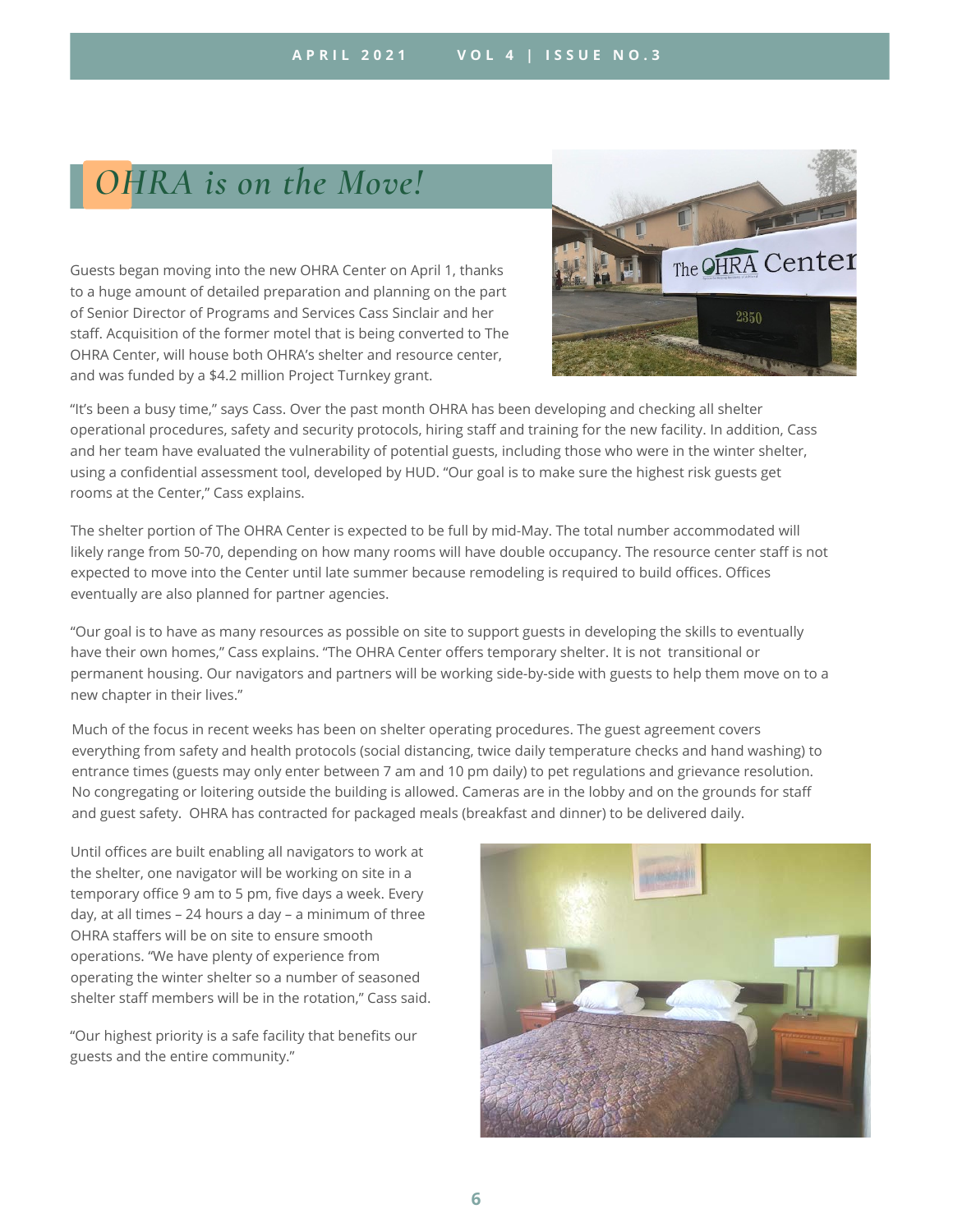## *Guest Success*

*Spotlight on Stability*

Guests find their way to OHRA on many paths.

Take Mark (not his real name) who first contacted OHRA through its Job Match Program about three years ago. He was middle-aged and had a personality disorder that made communications difficult.

Despite his age, Mark had only had held only two temporary jobs in his life because of these issues. He knew he needed to find a way to become financially independent if he lost his parents. Yet, he was unable to get hired due both to his lack of experience and behavioral challenges tied to his mental health disorder. Tina Stevens, lead navigator and jobs specialist, worked closely with him for more than a year and a half, ultimately finding him a part-time job. When his hours were cut in that job, she worked with him again and found a second job in a supermarket. But a year or so later, due to economic factors, his employer cut his hours. Again, Mark contacted Tina and together they found a way to work with the union to get him additional hours. As a result, Mark



enjoys his job, continues to be employed and continues to live on his own.

Tina believes that Mark's practice of returning to OHRA for help demonstrates the strength and value of the relationships navigators forge with their guests.

"I was ecstatic when he came back to work with us again. Knowing that Mark will come back to us when he needs help again, shows that he trusts us as a source of support and knowledge," Tina says. "I felt proud and grateful to have built that relationship and know that all our navigators strive to be a trusted resource."

# *Navigation: The Heart of OHRA*

Navigation shines as OHRA's superpower, despite the fact we have no boats or planes. Instead, OHRA has guests, and its navigators' job is to help them chart a course from crisis to stability.

Another word for navigator in social services language is case worker – someone who "walks" beside guests during their journey. As a trusted resource, a human social services directory, an advocate, sounding board, and source of hope, a navigator works to help a guest reach a safe harbor.

But the navigator's job is not to determine how guest gets there or what a safe harbor looks like. Each guest is a unique individual with unique goals and, perhaps, traumas. For that reason "the guests drive the train. They decide what they want to work on," says Lisa Smith, OHRA shelter manager.

It doesn't matter if a guest comes to OHRA through its resource center, shelter or laundry-shower trailer, a navigator is available to help with a wide array of issues. economic impact, needs housing. A navigator, tells them about the federal rapid rehousing funding and helps them complete the 20+ page application that will result in a room. A guest already in Section 8 subsidized housing might be in a panic because she received a letter about a rent increase and fears she is once again homeless. A navigator explains that the agency, not the renter pays the amount of the increase. A guest is going into a residential detoxification program and needs a short-term home for her cat. The navigator finds a foster home. An OHRA guest may need food stamps, but has no identification. An OHRA navigator helps them get a birth certificate. An OHRA guest, homeless due to COVID's

These examples are inadequate because they are single and somewhat transactional. "It's never one and done," says Cass Sinclair, OHRA senior director of programs and services. An individual guest may need help with several issues: if car camping, a place to pick up the mail and access to a computer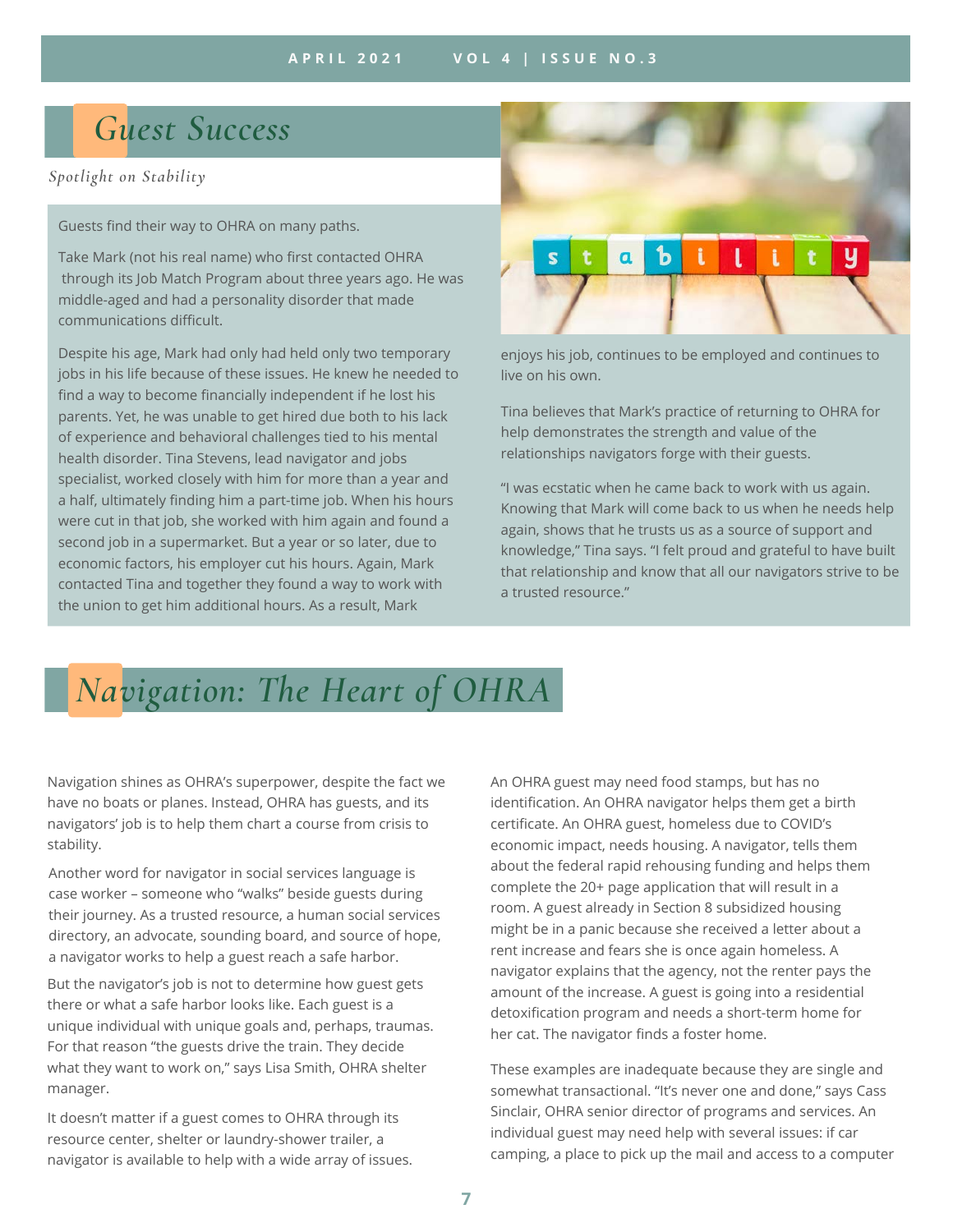$\mathcal{L}_\text{L}$  is the contract of  $\mathcal{L}_\text{L}$  .  $\mathcal{L}_\text{L}$  is the contract of  $\mathcal{L}_\text{L}$ 

### *Navigation, con't*

for job searches; if housed, help paying utilities and applying for health benefits. And, if homeless a guest may need the stability the OHRA shelter can bring while working on longer term goals such as a job or housing.

"This is why we operate as a low-barrier shelter," says Cass. Research indicates that once people have the security of knowing where they are sleeping each night, they are better equipped to address the trauma and other barriers that affect them. "But it is nearly impossible to get a job or address sobriety when you are exhausted and cold and wet and feel at risk because you are sleeping outside," Cass continues.

Cass says the work of a navigator would be easier to understand if you could describe a typical day. But you can't. Even though appointments are required, navigators meeting new guests have no idea of what they might need to do to help them.

"The first time a guest comes in for an appointment, we tell them, 'This is what we offer. What would you like to work on?" Lisa explains. Telling a guest how OHRA can help is vital to managing expectations, as OHRA's resources are finite and it cannot be all things to all people. But if OHRA does not provide the program or service, it will refer a guest to an agency that does. "If we can't provide a service, we probably know an agency that does," says Lisa.

Sometimes the day starts with a new guest who may have a basic need – say a laundry voucher. Sometimes they need a phone so they can contact apartment houses for vacancies. The next guest may have found an apartment and has the income to support their rent. But they lack first and last months' rent and a security deposit. In that event, if OHRA does not have all the needed funds, a navigator may call a member of the faith community or a partner agency such as St. Vincent de Paul and pool their resources. Another guest qualifies for veterans' benefits, but needs help applying. A navigator will help the guest with the needed paperwork. OHRA navigators' experience at all of these things is invaluable because when they call either a public agency, say the VA, or a private nonprofit, the navigator knows the name and direct phone line of the person who can help, saving the guest from the frustration and discouragement of voice menus.

"All of these transactions," says Lisa, "are conducted in a collaborative manner that respects the guest's dignity and that builds trust between navigator and guests." Lisa continues, "boundaries are important. If someone is disruptive in the shelter or at the resource center, they are told, you seem to be having trouble being quiet. If you can't I have to ask you to leave."

Qualities that make a good navigator are compassion, tenacity, knowledge of social service resources, calm and grace in the presence of trauma, and creativity – what Lisa calls "thinking outside the box." Even when a guest gets fractious, a navigator always must show calm and patience because respecting the dignity of all is a core OHRA value.

All of OHRA's staff -- including receptionists and administrators -- and our volunteers understand the need to treat their guests respectfully. Lisa says, "OHRA is a place where guests can feel that they are seen and heard. We want to give them hope, as well as help on their journey."



Tina Stevens



Lisa Smith



Sam Hough



Jessica Hodge



Marianne Rudek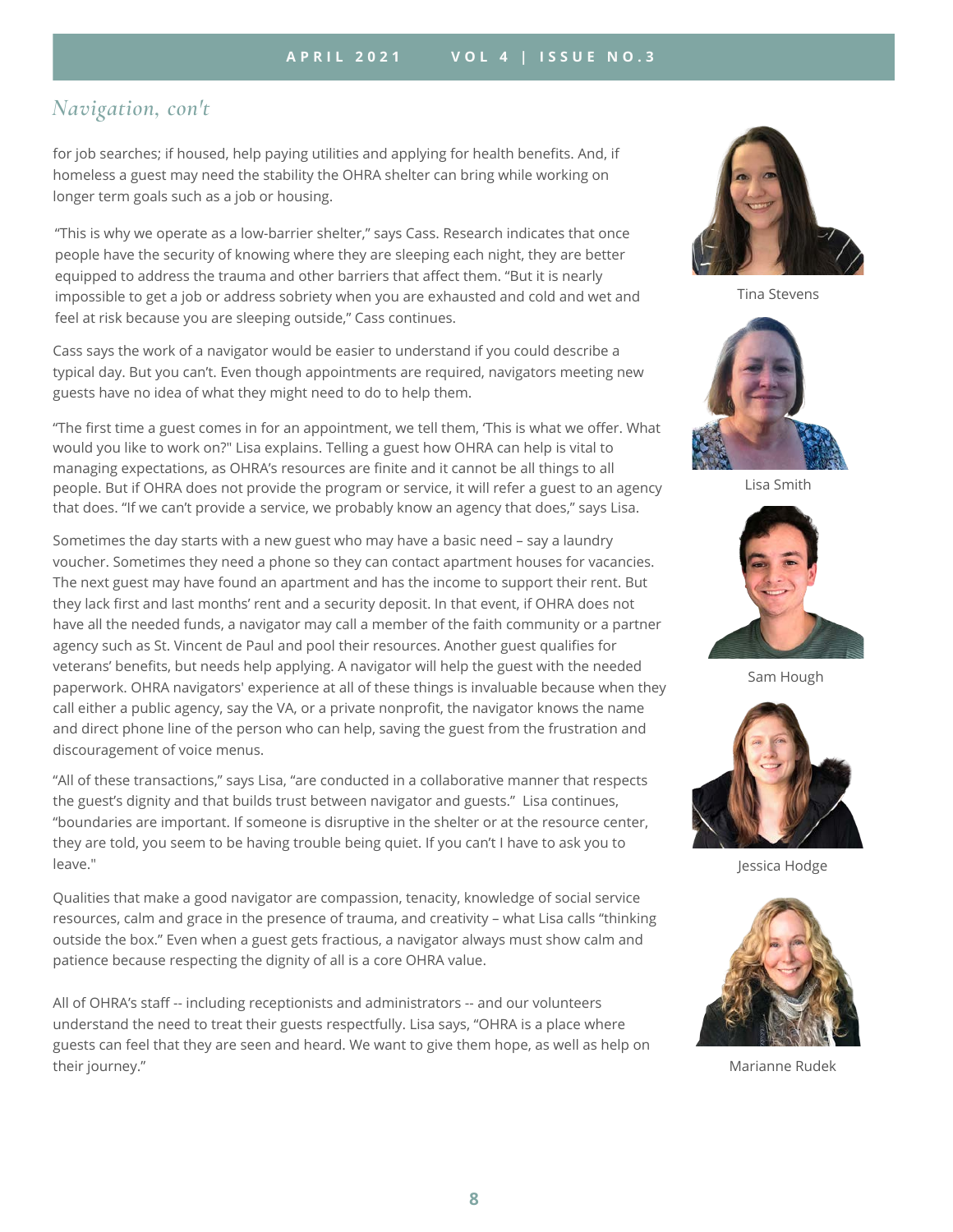## *Shelter Impacts 20/21 Season*

OHRA's last seasonal shelter, the 2020-2021, successfully ended on April 1 with an average of 40 guests enjoying five months of warm, peaceful evenings in Calvin Hall of the First Presbyterian Church.

"It went really well because everyone had their own space due to the pipe and drape we used to meet social distancing requirements," said Lisa Smith, shelter director. The result were separated areas that "were like little efficiency apartments." Each guest had a full bunk bed to his or her self and could store belongings in the attached bunk unit.

"Because it was so quiet, we were able to do more navigation than last year," said Lisa. "The only bad news is that we were not able to get more people into housing. " She explained that the Almeda fire made housing even more scarce than usual in Jackson County. In addition, the county ran out of funds for section 8 housing vouchers.

Guests were given a box dinner each night and a bag breakfast each morning. To enable the guests to safely distance, these meals were delivered on a push cart to each guest's sleeping area. The meals were prepared by volunteers from Peace House, First Presbyterian Church, The Unitarians, Temple Emek Shalom and Havurah Shir Hadash "The meals were great. We really appreciate all the effort that went into, seven days a week," Lisa says.

No guest developed COVID. A hand washing station was set up outside the hall and guests waited in line, socially distanced to wash their hands and get their temperature checked before entering the shelter. Guests were discouraged from leaving their area except to use the rest rooms. Hand sanitizer was always handy.

As is true in the general population, a few guests didn't "believe" in COVID, Lisa explained, but they respected the safety measures. "We have to do this to keep the shelter open. We appreciate you doing this," Lisa and the staff would explain, and the guests complied.

"The success of the shelter is that we work really hard with our shelter guests on building relationships," said Lisa.